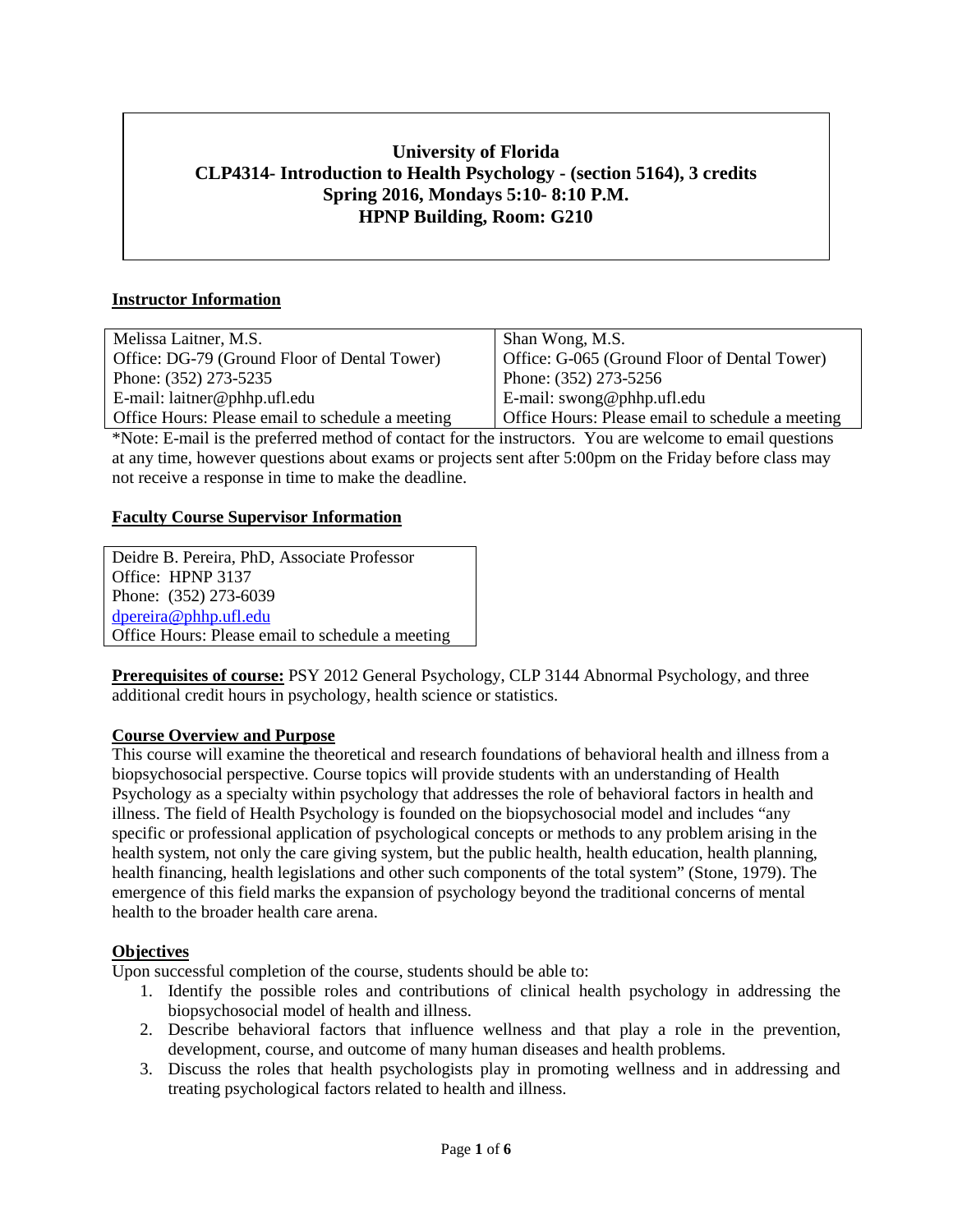#### **Methods of Instruction**

Lecture and class activities will comprise the majority of class sessions. Students will be expected to participate in both individual and group-based activities in order to receive the highest possible grades given. Additionally, assigned readings will be reviewed during designated classes but students will be expected to read and review all assigned material prior to coming to class. The role of the instructors will be to: present an overview of relevant topics, provide additional reading material and learning resources with up-to-date research findings, facilitate discussion of selected topics, and provide timely feedback. Expectations for students are to attend class fully prepared, participate in class discussions, and read assigned materials prior to class in preparation for lecture.

#### **Canvas**

Canvas is the course management system that you will use for this course. Canvas is accessed by using your Gatorlink account name and password at [http://lss.at.ufl.edu.](http://lss.at.ufl.edu/) There are several tutorials and student help links on the Canvas login site. If you have technical questions call the UF Computer Help Desk at 352-392-HELP or send email to [helpdesk@ufl.edu.](mailto:helpdesk@ufl.edu) You are responsible for checking your account prior to each class to determine how you should prepare for the upcoming class.

#### **Course Materials**

Required Textbook: Taylor, S.E. (2015). *Health Psychology* (9th edition). New York: McGraw-Hill. ISBN: 978-0-07-786181-0

Additional reading may be required throughout the semester and will be provided electronically via Canvas.

#### **Policy related to Class attendance**

Class attendance is considered an integral part of the learning experience as class discussions and lectures will include valuable material covered in the examinations that is not otherwise covered in the textbook. Thus, students are expected to attend all classes and participate in class discussions to have exposure to this information. Attendance will be taken during each class. Signing anyone else's name aside from your own will be considered a violation of the University's Honesty Policy. If students must be absent, it is expected they will contact the instructor as soon as possible and be responsible for any missed material. Students who miss lectures are expected to acquire lecture notes from other students who attended.

As Health Psychology is a thought provoking topic and often leads to interesting discussions about the topics covered within this course, student participation is expected. We expect each individual to contribute throughout the semester and will monitor ongoing student participation. Remember: There are no "stupid questions" and one of the most powerful ways to learn is in the moment by interacting with your instructors and classmates. As an incentive for participation, class attendance will be monitored throughout the semester. Students who show evidence of regular attendance may be provided with extra credit points at the end of the semester.

#### **Policy related to Classroom Etiquette:**

- Please refrain from using iPods or cell phones or any other electronic devices during class as it is distracting and inconsiderate of other students and the instructor. Cell phones must be placed on silent or turned off during class.
- Please do not arrive late to class or disrupt the class as it is distracting and inconsiderate of other students and the instructor.
- To the extent permitted by facility rules and restrictions, you may bring food and/or beverages to class as long as it does not interfere with your ability to work and/or participate in class and as long as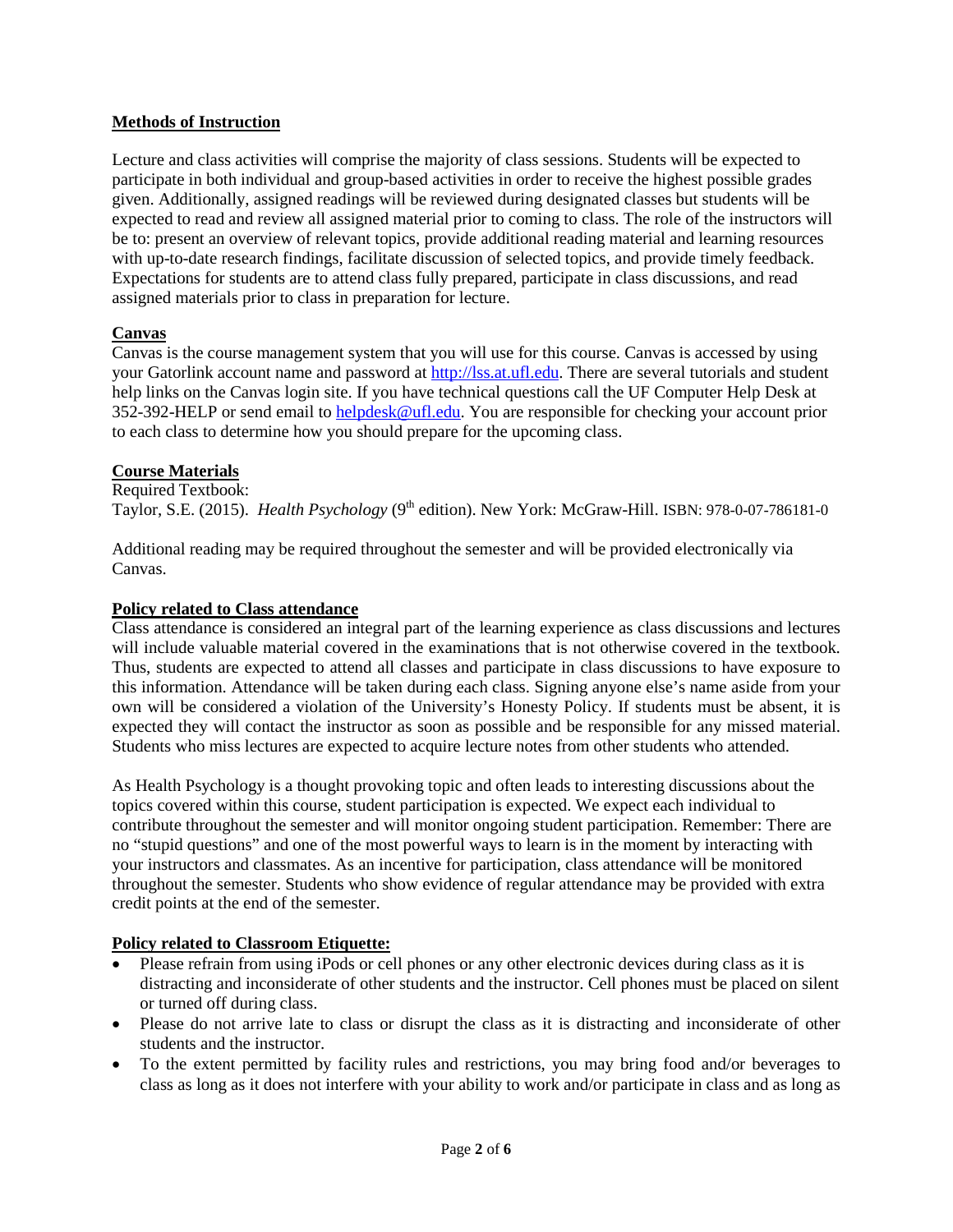it does not interfere with or your classmates' ability to work and participate in class. You will be expected to clean up after yourself and dispose of all trash before leaving the classroom.

### **Policy related to make-up work**

We expect you to attend and to be prepared to participate in all class sessions. Personal issues with respect to class attendance or fulfillment of course requirements will be handled on an individual basis. If you must miss an exam or presentation because of a foreseeable conflict (i.e., professional conference, participation in an athletic competition, religious observance, etc.) you are expected to notify us immediately via email to set-up alternative arrangements *prior* to the exam date. In addition, if a student experiences an illness or medical emergency that prevents him/her from attending an exam, s/he is required to notify the instructors by email, phone, or voicemail, etc. PRIOR to the exam AND will be required to provide a statement from their healthcare provider documenting the illness or medical emergency. The only exception to this rule is if the student is incapacitated due to the illness or emergency and therefore unable to contact the instructors prior to the exam. Otherwise, students that do not notify the instructors of their illness/emergency in some manner prior to the exam will not be eligible to make-up the exam and will receive "0" points for it.

Requirements for class attendance and make-up exams, assignments, and other work in this course are consistent with university policies that can be found at: [https://catalog.ufl.edu/ugrad/current/regulations/info/attendance.aspx.](https://catalog.ufl.edu/ugrad/current/regulations/info/attendance.aspx)

#### **Reporting illnesses and family emergencies**

In the event you experience an unexpected illness, family, or other personal emergency please notify us immediately to set-up alternative arrangements.

#### **Course Evaluation/Grading**

*Procedures*: Students will be graded based on a grading scale as detailed below.

Exams: There will be three non-cumulative exams that will be comprised of a variety of multiple choice questions and short answer questions. Class attendance will be rewarded via the inclusion of in-class information in each exam. This information will not be covered in the textbook.

Research Paper: Students will be required to complete a research paper, which demonstrates proficiency in the application of the biopsychosocial model to a specific health issue discussed in class. Students will choose a topic reviewed in class and research the development of that health issue, relevant risk factors, and current treatment and prevention approaches. Additionally, students should include information presented in class regarding psychological dysfunction and/or well being.

The body of the paper should be 5-7, double-spaced and typed pages. Please use 1-inch margins and Times New Roman, font size 12. The format of your paper must follow APA style (Publication Manual of the American Psychological Association, 6<sup>th</sup> Edition). Please turn in 1 paper copy of your paper in class and one electronic copy via Canvas. Additional details regarding the content and formatting guidelines of the paper will be provided in class. Late papers will be penalized one letter grade on the first day late, and will continue to drop one letter grade for each subsequent day on which they are not turned in.

Health Topic Presentation: Special topic presentations will take place throughout the year and will be designed to complement the day's lecture by focusing on a relevant topic that is a current or controversial focus for the field. Students will be randomly assigned to groups and to presentation dates on the first day of class. If you wish to change groups due to foreseeable absence OR because you have a strong interest in another topic, you must first arrange to switch with someone in another group and THEN contact the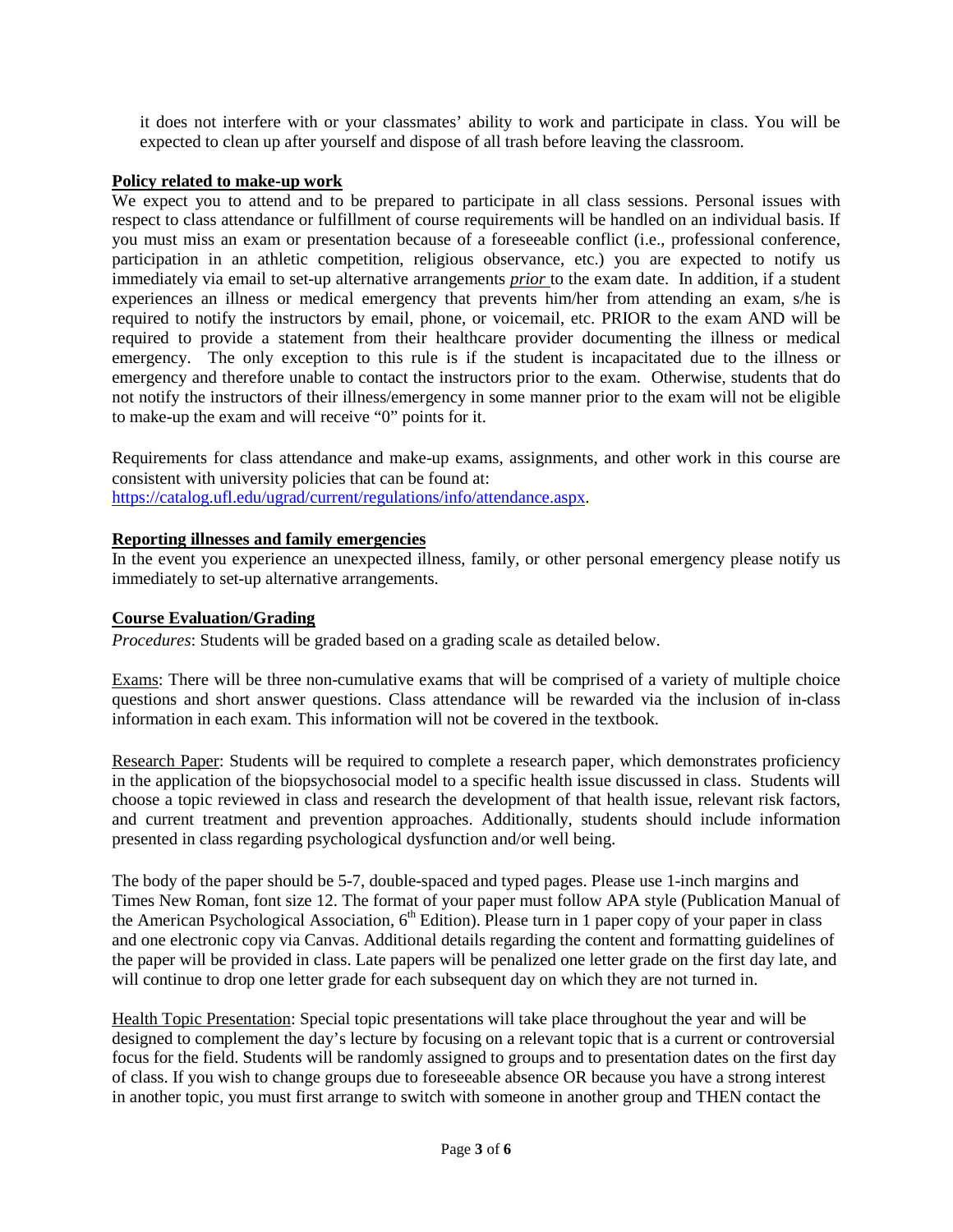instructor for the assigned class date at least ONE WEEK in advance. **It is the student's responsibility to both contact other students about any potential changes they need to make to the schedule and to notify the instructor of these intended changes in order to receive final approval.**

Student groups will consist of 3-4 members. Groups should plan for 12-15 minute presentations with 2-3 minutes for questions from classmates. A rubric will be available online and will be discussed on the first day of class. All students should have a role in presenting. Prior to the presentation, groups will be expected to turn in a copy of the presentation on Canvas. Additionally, the group will be expected to submit 3-4 proposed test questions on the topic of their presentation via Canvas before the presentation. Questions can be in multiple choice or short answer format, and answers should be provided with the correct answer highlighted as appropriate. These questions will be included on the exams throughout the semester as the instructors deem appropriate and therefore should cover material shared with the class.

| <b>Requirement</b>                | Due date         | % of final grade |
|-----------------------------------|------------------|------------------|
| Exam $#1$                         | February 8, 2016 | 20.00%           |
| Exam#2                            | March 14, 2016   | 20.00%           |
| Exam $#3$                         | April 18, 2016   | 20.00%           |
| <b>Research Paper</b>             | April 18, 2016   | 20.00%           |
| <b>Special Topic Presentation</b> | ongoing          | 20.00%           |

# **Grading Scale**:

| Percentage<br>earned in<br>class | 93.00%-<br>100.00% | 90.00%-<br>92.99% | 87.00%-<br>89.99% | 83.00%-<br>86.99% | 80.00%-<br>82.99% | 77.00%-<br>79.99% | 73.00%-<br>76.99% | 70.00%-<br>72.99% | 67.00%-<br>69.99% | $63.00\%$ -<br>66.99% | $60.00\%$ -<br>62.99% | <b>Below</b><br>60.99% |
|----------------------------------|--------------------|-------------------|-------------------|-------------------|-------------------|-------------------|-------------------|-------------------|-------------------|-----------------------|-----------------------|------------------------|
| ∟etter                           |                    |                   |                   |                   |                   |                   |                   |                   |                   |                       |                       |                        |
| Grade<br>equivalent              |                    | $H^-$             | B+                | Β                 | D-                |                   |                   |                   | D+                |                       | _ບ-                   |                        |

# **Final Grades**:

| ∟etter<br>Grade | n.   | А-       | B+                       | D    | D.   | ⌒<br>v+      | ⌒    | ◠                                | D۰             | -<br>∼ | ר<br>יע | -<br>- | WF   |      | ΝG   | S-U  |
|-----------------|------|----------|--------------------------|------|------|--------------|------|----------------------------------|----------------|--------|---------|--------|------|------|------|------|
| Grade<br>Points | 4.00 | ∽<br>3.O | $\sim$<br>$\sim$<br>ა.აა | 3.00 | 2.67 | ว วว<br>د.ںء | 2.00 | $\overline{\phantom{0}}$<br>/ ס. | $\cap$<br>ں ں. | .00    | 0.67    | 0.00   | 0.00 | 0.00 | 0.00 | 0.00 |

For greater detail on the meaning of letter grades and university policies related to them, see the Registrar's Grade Policy regulations at <https://catalog.ufl.edu/ugrad/current/regulations/info/grades.aspx>

# **Academic Support**

If you feel that you need additional academic support in this class please contact us immediately. Please do not wait until it is too late to ask for assistance (i.e., day before the exam). Come and discuss issues with us during office hours or per appointment.

# **Student Evaluation of Course**

Students are expected to provide feedback on the quality of instruction in this course by completing online evaluations at [https://evaluations.ufl.edu.](https://evaluations.ufl.edu/) Evaluations are typically open during the last two or three weeks of the semester, but students will be given specific times when they are open. Summary results of these assessments are available to students at https://evaluations.ufl.edu/results/.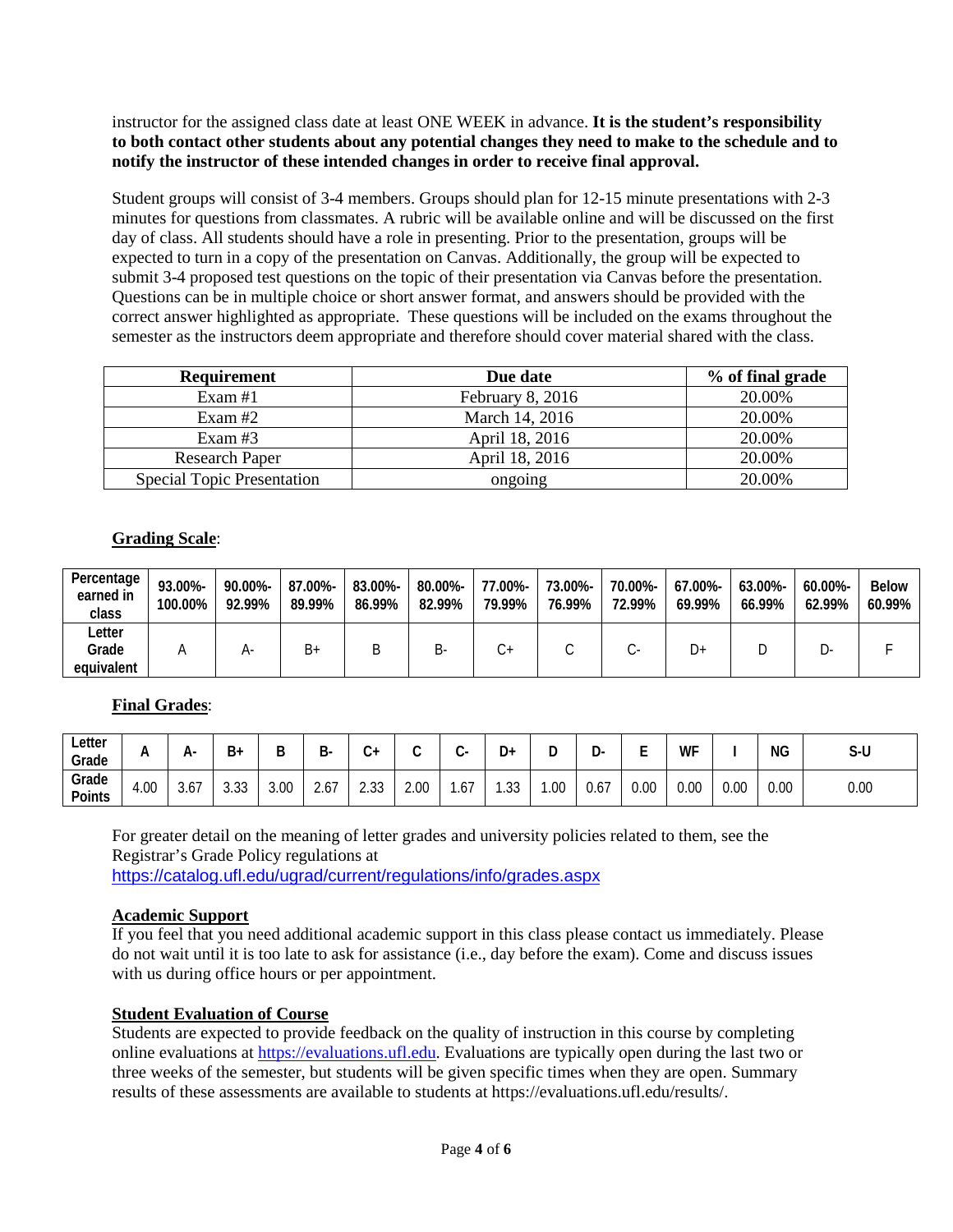# **Standards of Academic honesty**

It is expected that you will abide by the University of Florida's honesty policy. *Academic Integrity –* Students are expected to act in accordance with the University of Florida policy on academic integrity, please carefully review the Student Conduct Code, the Student Handbook, or this website for more details: <http://www.dso.ufl.edu/sccr/process/student-conduct-honor-code/>

Cheating, lying, misrepresentation, or plagiarism in any form is unacceptable and inexcusable behavior. *We, the members of the University of Florida community, pledge to hold ourselves and our peers to the highest standards of honesty and integrity.*

#### **Statement Related to Accommodations for Students with Disabilities**

Students with disabilities requesting accommodations should first register with the Disability Resource Center (352-392-8565, www.dso.ufl.edu/drc/) by providing appropriate documentation. Once registered, students will receive an accommodation letter which must be presented to the instructor when requesting accommodation. Students with disabilities should follow this procedure as early as possible in the semester.

# **Counseling and Student Health**

Students may occasionally have personal issues that arise in the course of pursuing higher education or that may interfere with their academic performance. If you find yourself facing problems affecting your coursework, you are encouraged to talk with an instructor and to seek confidential assistance at the University of Florida Counseling Center, 352-392-1575, or Student Mental Health Services, 352-392- 1171. Visit their web sites for more information:<http://www.counsel.ufl.edu/> or <http://www.health.ufl.edu/shcc/smhs/index.htm#urgent>

The Student Health Care Center at Shands is a satellite clinic of the main Student Health Care Center located on Fletcher Drive on campus. Student Health at Shands offers a variety of clinical services, including primary care, women's health care, immunizations, mental health care, and pharmacy services. The clinic is located on the second floor of the Dental Tower in the Health Science Center. For more information, contact the clinic at 392-0627 or check out the web site at: [www.health.ufl.edu/shcc](http://www.health.ufl.edu/shcc)

Crisis intervention is always available 24/7 from: Alachua County Crisis Center: (352) 264-6789.

BUT – *Do not wait until you reach a crisis to talk with a crisis counselor. They have helped many students through stressful situations impacting their academic performance. You are not alone so do not be afraid to ask for assistance*.